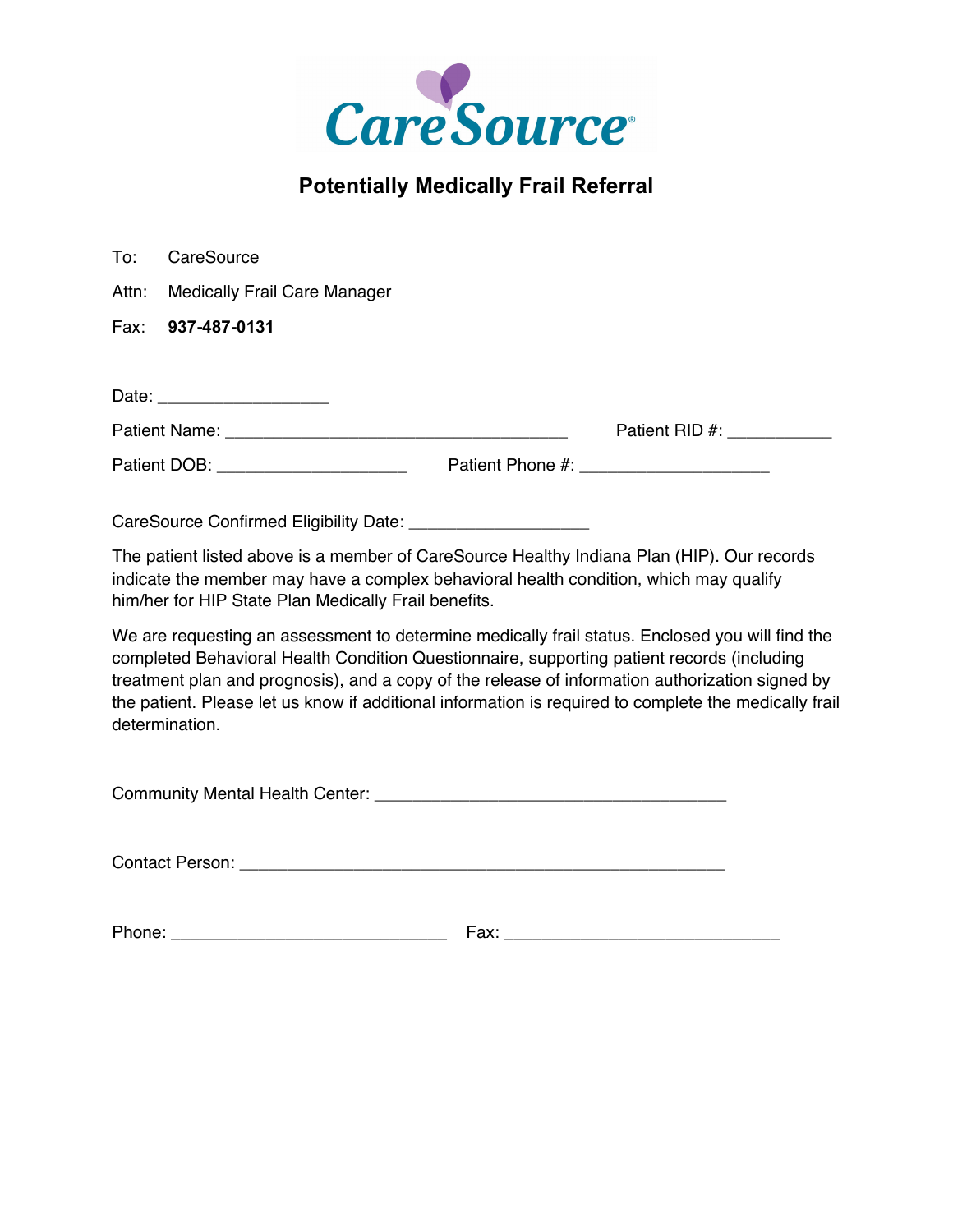## **Behavioral Health Condition Questionnaire**

| 1. | Please select from below or write in any behavioral health conditions applicable to the<br>patient:<br>Major depression, schizophrenia, bipolar disorder, post-traumatic stress disorder,<br>obsessive-compulsive disorder, substance use disorder*<br>Other: |  |  |
|----|---------------------------------------------------------------------------------------------------------------------------------------------------------------------------------------------------------------------------------------------------------------|--|--|
|    | 2. Age at onset:                                                                                                                                                                                                                                              |  |  |
| 3. | Severity:                                                                                                                                                                                                                                                     |  |  |
| 4. | Other behavioral or physical conditions:                                                                                                                                                                                                                      |  |  |
| 5. | Present psychological or psychiatric<br>treatment or counseling:                                                                                                                                                                                              |  |  |
| 6. | Previous history of psychological or<br>psychiatric treatment or counseling:                                                                                                                                                                                  |  |  |
| 7. | Is patient able to work?                                                                                                                                                                                                                                      |  |  |
| 8. | Prognosis:                                                                                                                                                                                                                                                    |  |  |
| 9. | Symptoms:                                                                                                                                                                                                                                                     |  |  |
|    | 10. Other relevant information:                                                                                                                                                                                                                               |  |  |

## **Consent to Share Health Information**

CareSource believes it is important that you agree to share your health information. This information is shared to handle your care and treatment or to help with benefits. It will be shared with your past, current, and future treating providers. It also will be shared with the Health Information Exchanges (HIE). An HIE lets providers view health information that CareSource has about members. You have the right to ask for a list of everyone who was given your health information by CareSource.

 $\Box$  Check this box if you want your health information to be shared with past, current, and future treating providers. The information will be shared for treatment, to manage your care and to help with benefits. Your health information to be shared will include sensitive health information, including treatment for substance use and HIV/AIDS.

#### $Or -$

☐ Check this box if you **do not want** your health information to be shared with past, current, and future treating providers. The information will not be shared for treatment, to manage